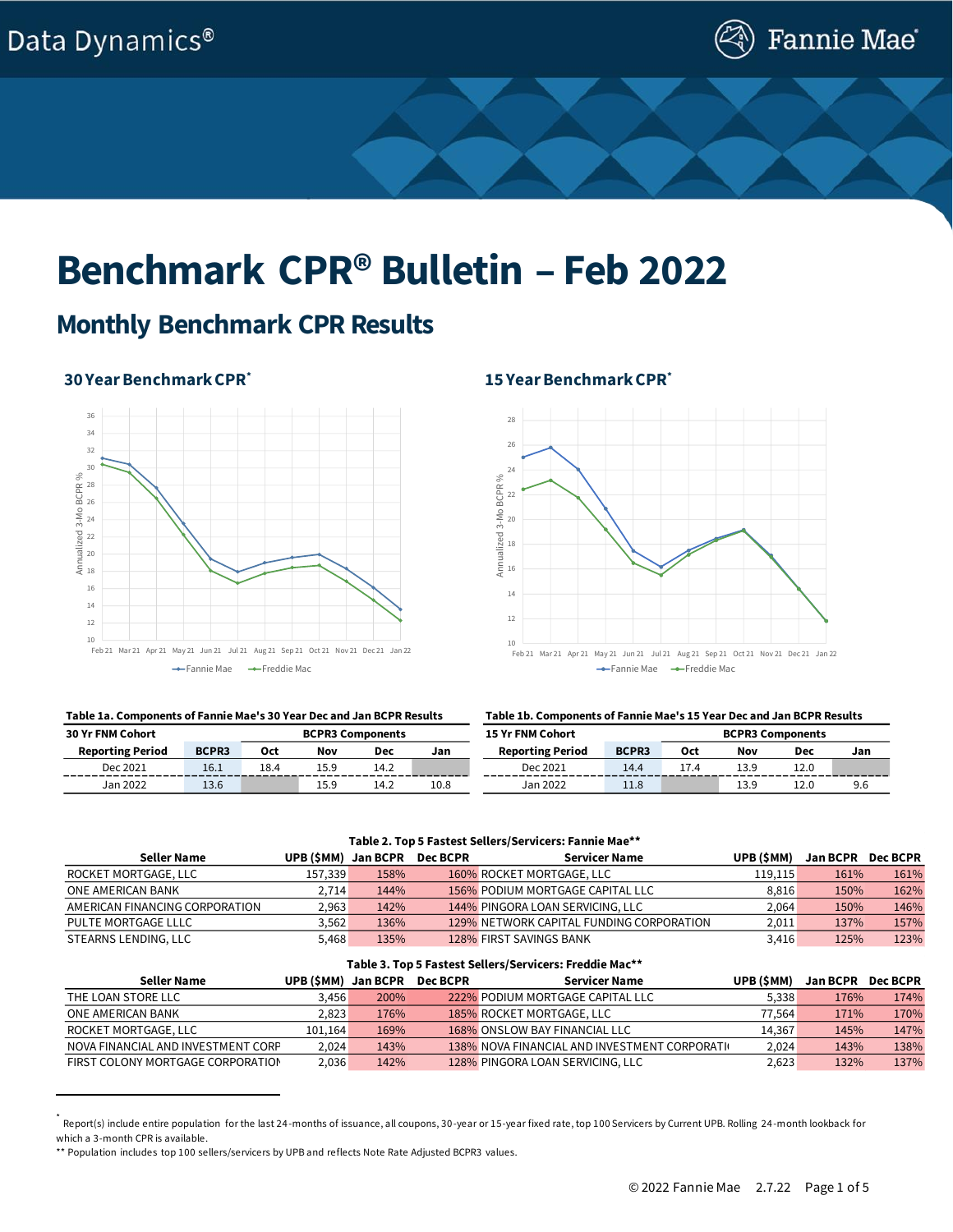## Data Dynamics®



## **Historical Benchmark CPR Data**

### **Table 4. Summary of Fannie Mae 30 Year Historical BCPR Data - Seller view**

| Metric                                                  | Jan-2022 | Dec-2021   | <b>Nov-2021</b> | Jan-2021 |
|---------------------------------------------------------|----------|------------|-----------------|----------|
| Cohort BCPR1                                            | 9.7      | 12.7       | 14.2            | 28.5     |
| <b>Cohort BCPR3</b>                                     | 13.6     | 16.1       | 18.3            | 33.5     |
| Cohort BCPR6                                            | 19.3     | 20.8       | 21.9            | 43.2     |
| WA BCPR3 of Top 25 Sellers*                             | 14.5     | 17.4       | 19.8            | 36.7     |
| WA NR-Adjusted % of Cohort for Top 25 Sellers*          | 110.7    | 110.9      | 111.2           | 109.5    |
| BCPR3 Range (Max-Min) for Top 100 Sellers*              | 17.5     | 20.5       | 22.6            | 51.4     |
| Total Current UPB (\$B)                                 | 1,632    | 1,601      | 1,567           | 1,015    |
| % of Cohort UPB w/ NR-Adjusted BCPR3 0-90% of Cohort    | 30%      | 31%        | 33%             | 36%      |
| % of Cohort UPB w/ NR-Adjusted BCPR3 90-110% of Cohort  | 42%      | 40%        | 40%             | 28%      |
| % of Cohort UPB w/ NR-Adjusted BCPR3 110-130% of Cohort | 15%      | <b>17%</b> | 15%             | 17%      |
| % of Cohort UPB w/ NR-Adjusted BCPR3 >130% of Cohort    | 12%      | 12%        | 12%             | 19%      |

### **Table 5. Summary of Freddie Mac 30 Year Historical BCPR Data - Seller view**

| <b>Metric</b>                                           | Jan-2022 | Dec-2021 | <b>Nov-2021</b> | Jan-2021 |
|---------------------------------------------------------|----------|----------|-----------------|----------|
| Cohort BCPR1                                            | 8.9      | 11.4     | 12.7            | 27.3     |
| <b>Cohort BCPR3</b>                                     | 12.3     | 14.7     | 16.9            | 33.6     |
| Cohort BCPR6                                            | 18.0     | 19.4     | 20.6            | 43.6     |
| WA BCPR3 of Top 25 Sellers*                             | 12.5     | 14.9     | 17.0            | 35.5     |
| WA NR-Adjusted % of Cohort for Top 25 Sellers*          | 104.4    | 104.1    | 104.0           | 105.2    |
| BCPR3 Range (Max-Min) for Top 100 Sellers*              | 15.3     | 18.5     | 24.8            | 47.3     |
| Total Current UPB (\$B)                                 | 1,421    | 1,385    | 1,336           | 757      |
| % of Cohort UPB w/ NR-Adjusted BCPR3 0-90% of Cohort    | 32%      | 40%      | 36%             | 36%      |
| % of Cohort UPB w/ NR-Adjusted BCPR3 90-110% of Cohort  | 44%      | 36%      | 34%             | 36%      |
| % of Cohort UPB w/ NR-Adjusted BCPR3 110-130% of Cohort | 15%      | 14%      | 20%             | 18%      |
| % of Cohort UPB w/ NR-Adjusted BCPR3 >130% of Cohort    | 9%       | 10%      | 10%             | 10%      |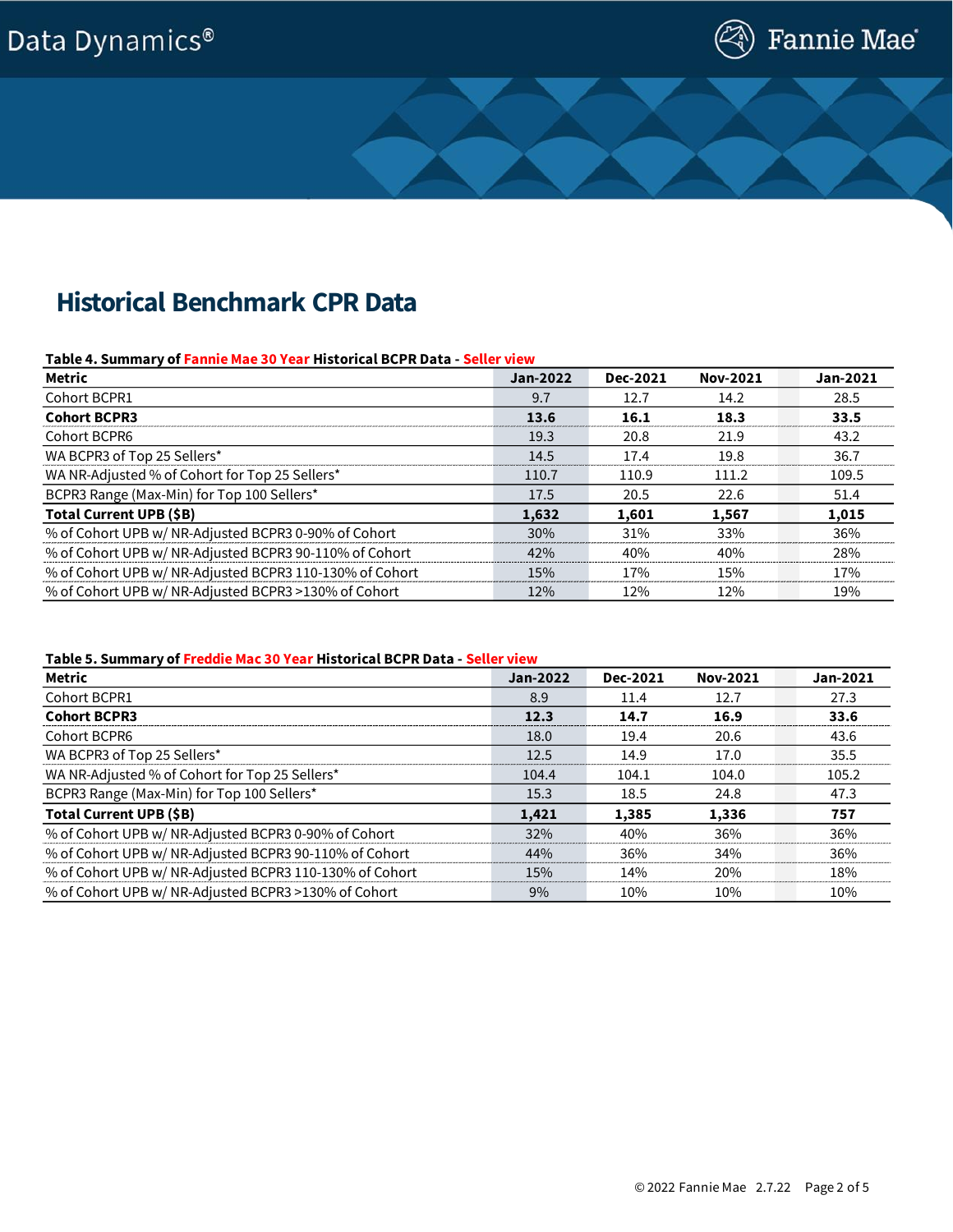## Data Dynamics®



### **Table 6. Summary of Fannie Mae 30 Year Historical BCPR Data - Servicer view**

| Metric                                                  | Jan-2022 | Dec-2021 | Nov-2021   | Jan-2021 |
|---------------------------------------------------------|----------|----------|------------|----------|
| Cohort BCPR1                                            | 9.7      | 12.7     | 14.2       | 28.5     |
| <b>Cohort BCPR3</b>                                     | 13.6     | 16.1     | 18.3       | 33.5     |
| Cohort BCPR6                                            | 19.3     | 20.8     | 21.9       | 43.2     |
| WA BCPR3 of Top 25 Sellers*                             | 14.6     | 17.4     | 19.7       | 37.6     |
| WA NR-Adjusted % of Cohort for Top 25 Sellers*          | 109.5    | 109.6    | 109.9      | 109.0    |
| BCPR3 Range (Max-Min) for Top 100 Sellers*              | 22.5     | 28.4     | 34.7       | 58.4     |
| Total Current UPB (\$B)                                 | 1.632    | 1,601    | 1.567      | 1,015    |
| % of Cohort UPB w/ NR-Adjusted BCPR3 0-90% of Cohort    | 30%      | 30%      | 28%        | 36%      |
| % of Cohort UPB w/ NR-Adjusted BCPR3 90-110% of Cohort  | 40%      | 42%      | 44%        | 31%      |
| % of Cohort UPB w/ NR-Adjusted BCPR3 110-130% of Cohort | 20%      | 18%      | <b>17%</b> | 20%      |
| % of Cohort UPB w/ NR-Adjusted BCPR3 >130% of Cohort    | 10%      | 11%      | 12%        | 14%      |

### **Table 7. Summary of Freddie Mac 30 Year Historical BCPR Data - Servicer view**

| Metric                                                  | Jan-2022 | Dec-2021 | <b>Nov-2021</b> | Jan-2021 |
|---------------------------------------------------------|----------|----------|-----------------|----------|
| Cohort BCPR1                                            | 8.9      | 11.4     | 12.7            | 27.3     |
| <b>Cohort BCPR3</b>                                     | 12.3     | 14.7     | 16.9            | 33.6     |
| Cohort BCPR6                                            | 18.0     | 19.4     | 20.6            | 43.6     |
| WA BCPR3 of Top 25 Sellers*                             | 12.5     | 14.9     | 17.1            | 35.5     |
| WA NR-Adjusted % of Cohort for Top 25 Sellers*          | 104.2    | 104.3    | 104.2           | 104.7    |
| BCPR3 Range (Max-Min) for Top 100 Sellers*              | 15.9     | 21.1     | 24.9            | 56.3     |
| Total Current UPB (\$B)                                 | 1,421    | 1,385    | 1,336           | 757      |
| % of Cohort UPB w/ NR-Adjusted BCPR3 0-90% of Cohort    | 35%      | 35%      | 37%             | 32%      |
| % of Cohort UPB w/ NR-Adjusted BCPR3 90-110% of Cohort  | 41%      | 41%      | 33%             | 36%      |
| % of Cohort UPB w/ NR-Adjusted BCPR3 110-130% of Cohort | 16%      | 13%      | 20%             | 22%      |
| % of Cohort UPB w/ NR-Adjusted BCPR3 >130% of Cohort    | 8%       | 11%      | 10%             | 10%      |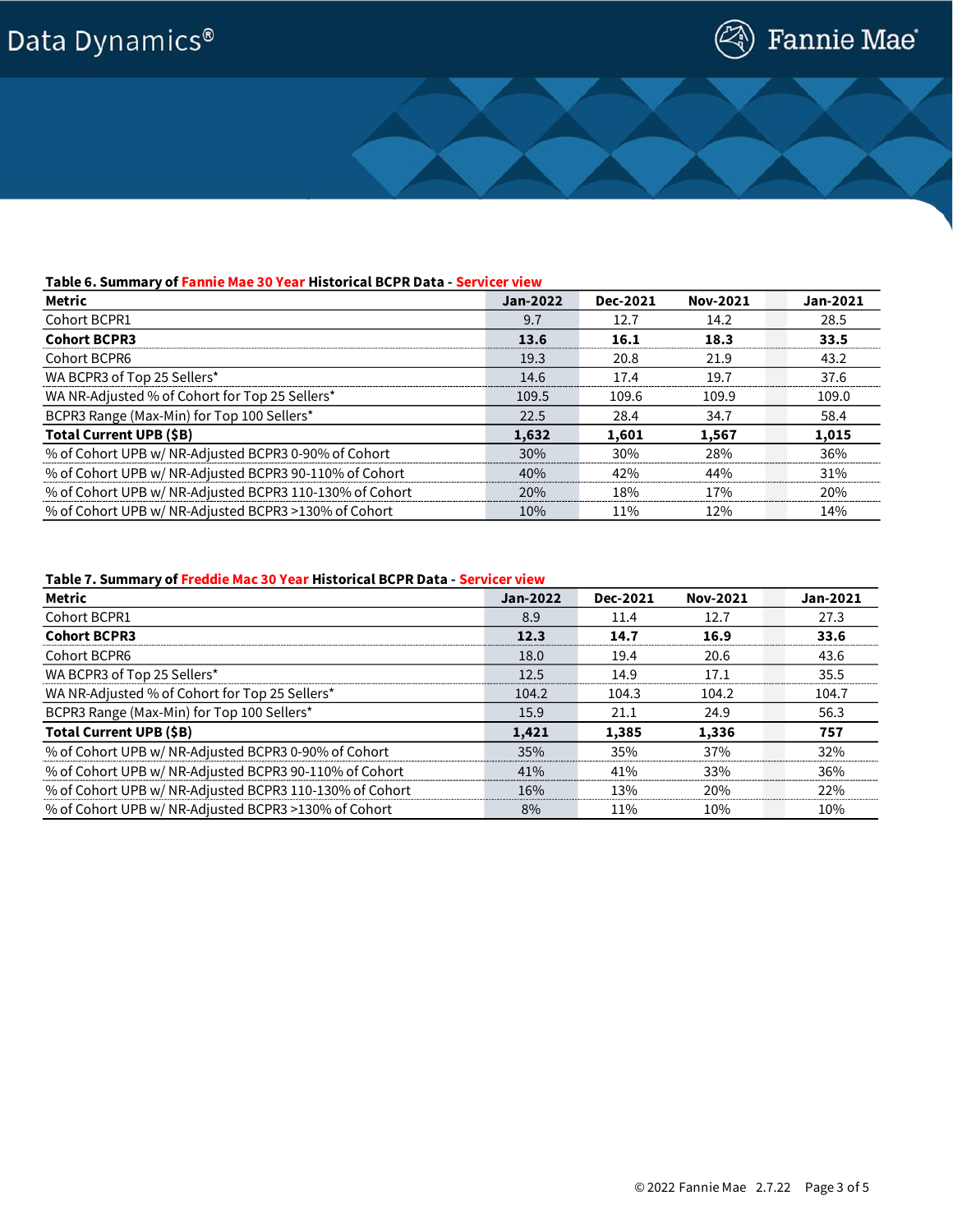### **BCPR Component Profiles**

### **Table 8. Fannie Mae 30-Year BCPR Component Collateral Profiles**

|                            | Orig amt  | Beg bal   | Beg loan             |               |         |    |                        |              |              |      |       |        | $\frac{0}{0}$ | $\frac{0}{0}$ | $\%$     |            |            |
|----------------------------|-----------|-----------|----------------------|---------------|---------|----|------------------------|--------------|--------------|------|-------|--------|---------------|---------------|----------|------------|------------|
|                            | (SMM)     | (SMM)     | count                | <b>WA OLS</b> |         |    | WA WAC WA WALA WA FICO | <b>WALTV</b> | <b>WADTI</b> | % CA | % TPO | % AW   | Owner         | Investor      | Purchase | <b>SMM</b> | <b>CPR</b> |
| <b>Fannie Mae BCPR</b>     |           |           |                      |               |         |    |                        |              |              |      |       |        |               |               |          |            |            |
| a. Oct component           | 1,608,478 | 1,567,137 | 5,728,780            | 280,771       | 3.16    |    | 756                    | 73           | 34           | 21%  | 39%   | 34%    | 91%           | 5%            | 39%      | 1.7        | 18.4       |
| b. Nov component           | 1,635,310 | 1,592,161 | 5,796,151            | 282,137       | 3.14    | 11 | 756                    | 73           | 34           | 21%  | 39%   | 34%    | 92%           | 5%            | 39%      | 1.4        | 15.8       |
| c. Dec component           | 1,669,541 | 1,624,295 | 5,891,892            | 283,363       | 3.13    |    | 756                    | 73           | 34           | 21%  | 38%   | 35%    | 91%           | 5%            | 39%      | 1.3        | 14.1       |
| d. Jan component           | 1,697,527 | 1,650,202 | 5,966,023            | 284,532       | 3.11    |    | 755                    | 73           | 341          | 21%  | 38%   | 35%    | 92%           | 5%            | 39%      | 0.9        | 10.8       |
| e. MoM profile change      | 27,986    | 25.907    | 74.131               | 1,170         | $-0.01$ |    |                        |              |              | 0%   | 0%    | 0%     | 0%            | 0%            | 0%       | $-25.0%$   | $-23.7%$   |
| f. Jan pay-offs            | 15,460    | 14,796    | 52,894               | 292,409       | 3.35    |    | 745                    | 75           | 36           | 24%  | 39%   | 31%    | 91%           | 5%            | 36%      | 100.0      | 100.0      |
| g. Dec pay-offs            | 20,438    | 19,641    | 69,944               | 292,411       | 3.38    | 15 | 745                    | 75           | 36           | 25%  | 40%   | 31%    | 91%           | 5%            | 35%      | 100.0      | 100.0      |
| h. Nov-21 issuances        | 70,875    | 70,483    | 241,149              | 293,904       | 3.12    |    | 748                    | 73           | 36           | 20%  | 35%   | 33%    | 91%           | 5%            | 44%      | 0.3        | 3.3        |
| i. Nov-19 issuances        | 23,205    | 21,875    | 99,977               | 232,104       | 3.88    | 26 | 7501                   | 77           | 36           | 14%  | 51%   | 19%    | 90%           | 5%            | 51%      | 3.3        | 33.3       |
| <b>Fannie Mae universe</b> |           |           |                      |               |         |    |                        |              |              |      |       |        |               |               |          |            |            |
| . Jan universe             | 9,929,917 |           | 2,629,692 11,928,719 | 320,002       | 3.50    | 34 | 751                    | 74           | N/A          | N/A  | 39%   | 24%    | 90%           | 6%            | 43%      | 1.3        | 14.8       |
| k. Diff vs. Jan component  | 8,232,390 | 979,490   | 5,962,696            | 35,469        | 0.39    | 22 |                        |              | N/A          | N/A  | $1\%$ | $-11%$ | $-2%$         | 1%            | 4%       | 0.4        | 4.0        |

Records a-d: Collateral profiles of BCPR components as of the start of each month. Records b-d comprise the most recent BCPR3, while records a-c comprise the prior BCPR3. Records f-g: Profile of loans that paid off in each respective month.

Records h-i: Profile of loans issued in the most recent month added to the BCPR3 population and loans issued in the month that rolled off (aged out) of the BCPR3 population. Record i: Overall Fannie Mae 30-vear TBA-eligible universe.

### **BCPR Heatmap**

### **Table 9. MoM Percentage Changes of Various Spec & Loan Cuts on the BCPR1 Heatmap†**

|                           | Orig          | <b>Current UPB</b> |        |        |        |          |          |               |        |          |        |               |               |          |
|---------------------------|---------------|--------------------|--------|--------|--------|----------|----------|---------------|--------|----------|--------|---------------|---------------|----------|
| Population                | <b>Amount</b> | (SMM)              | Feb-21 | Mar-21 | Apr-21 | $May-21$ | $Jun-21$ | <b>Jul-21</b> | Aug-21 | $Sep-21$ | Oct-21 | <b>Nov-21</b> | <b>Dec-21</b> | $Jan-22$ |
|                           | $(5$ MM $)$   |                    |        |        |        |          |          |               |        |          |        |               |               |          |
| 85k                       | \$11,482      | \$10,226           | $1\%$  | 23%    | $-11%$ | $-11%$   | 7%       | $-6%$         | $1\%$  | 3%       | 0%     | $-2%$         | 0%            | $-18%$   |
| 110k                      | \$25,176      | \$22,280           | 5%     | 18%    | $-18%$ | $-11%$   | 11%      | $-6%$         | 6%     | 2%       | $-6%$  | $-1%$         | $-6%$         | $-21%$   |
| 125k                      | \$25,623      | \$22,615           | 1%     | 23%    | $-22%$ | $-10%$   | 6%       | $-3%$         | 3%     | 5%       | $-4%$  | $-6%$         | $-6%$         | $-20%$   |
| 150k                      | \$59,498      | \$52,363           | 5%     | 18%    | $-23%$ | $-14%$   | 11%      | $-7%$         | 11%    | 3%       | $-4%$  | $-9%$         | $-6%$         | $-20%$   |
| 175k                      | \$77.934      | \$68,060           | 5%     | 14%    | $-23%$ | $-15%$   | 11%      | $-5%$         | 11%    | 2%       | $-5%$  | $-9%$         | $-7%$         | $-22%$   |
| 200k                      | \$103,746     | \$90,105           | 0%     | 11%    | $-24%$ | $-17%$   | 11%      | $-3%$         | 12%    | 2%       | $-7%$  | $-11%$        | $-8%$         | $-22%$   |
| 225k                      | \$116,998     | \$100,571          | 3%     | 10%    | $-25%$ | $-20%$   | 13%      | $-5%$         | 13%    | 3%       | $-8%$  | $-11%$        | $-9%$         | $-22%$   |
| <b>NY</b>                 | \$49,770      | \$45,790           | $-1%$  | 17%    | $-26%$ | $-22%$   | $-6%$    | $-9%$         | 9%     | $-12%$   | 17%    | $-12%$        | $-8%$         | $-21%$   |
| <b>TX</b>                 | \$97,934      | \$83,574           | $-7%$  | 20%    | $-28%$ | $-16%$   | 8%       | $-7%$         | 15%    | $-2%$    | $-8%$  | $-16%$        | $-10%$        | $-16%$   |
| FL                        | \$88,513      | \$76,837           | 7%     | 14%    | $-26%$ | $-19%$   | 11%      | $-8%$         | 9%     | 6%       | $-8%$  | $-12%$        | 2%            | $-22%$   |
| $LTV>=95$                 | \$171,809     | \$142,271          | 8%     | 7%     | $-28%$ | $-20%$   | 10%      | -6%           | 18%    | $-2%$    | $-15%$ | $-13%$        | $-15%$        | $-26%$   |
| $\mathsf{Investor^{***}}$ | \$56,672      | \$46,631           | 6%     | 11%    | $-25%$ | $-19%$   | $-6%$    | $-12%$        | 21%    | 9%       | $-2%$  | $-11%$        | $-11%$        | $-26%$   |
| FICO<700                  | \$123,928     | \$100,481          | 5%     | 12%    | $-21%$ | $-13%$   | 4%       | $-8%$         | 12%    | 0%       | $-8%$  | $-8%$         | $-8%$         | $-24%$   |
| Non-Spec                  | \$1,052,363   | \$841.199          | 2%     | $-1%$  | $-37%$ | $-20%$   | 11%      | $-9%$         | 29%    | $-1%$    | $-15%$ | $-16%$        | $-12%$        | $-25%$   |
| Retail                    | \$1,255,324   | \$1,057,303        | 4%     | 9%     | $-31%$ | $-18%$   | 11%      | $-5%$         | 21%    | 3%       | $-10%$ | $-13%$        | $-10%$        | $-24%$   |
| Correspondent             | \$465,426     | \$369,888          | 2%     | 4%     | $-30%$ | $-22%$   | 7%       | $-10%$        | 15%    | $-1%$    | $-13%$ | $-14%$        | $-12%$        | $-24%$   |
| <b>Broker</b>             | \$342,406     | \$276,320          | 1%     | $-7%$  | $-34%$ | $-14%$   | 8%       | $-11%$        | 33%    | $-8%$    | $-18%$ | $-13%$        | $-10%$        | $-24%$   |
| Purchase                  | \$791,622     | \$676,086          | 5%     | 10%    | $-29%$ | $-23%$   | 5%       | $-11%$        | 14%    | $-1%$    | $-11%$ | $-13%$        | $-9%$         | $-22%$   |
| Refi                      | \$844,936     | \$679,801          | $1\%$  | $-1%$  | $-36%$ | $-14%$   | 14%      | $-4%$         | 29%    | 1%       | $-14%$ | $-15%$        | $-10%$        | $-25%$   |
| Cash-out                  | \$425,545     | \$347,624          | 1%     | 3%     | $-28%$ | $-18%$   | 9%       | $-8%$         | 19%    | $-1%$    | $-9%$  | $-12%$        | $-12%$        | $-24%$   |
| Principal                 | \$1,889,158   | \$1,557,572        | 3%     | 3%     | $-32%$ | $-18%$   | 10%      | $-7%$         | 22%    | $-1%$    | $-13%$ | $-14%$        | $-11%$        | $-24%$   |
| Second Home               | \$74,232      | \$63,031           | 2%     | 9%     | $-26%$ | $-23%$   | 7%       | $-8%$         | 8%     | 4%       | 0%     | $-11%$        | $-3%$         | $-19%$   |
| Investment***             | \$98,587      | \$82,908           | 6%     | 14%    | $-23%$ | $-20%$   | $-1%$    | $-10%$        | 16%    | 6%       | 0%     | $-8%$         | $-7%$         | $-25%$   |
| <b>Standard Appraisal</b> | \$1,343,153   | \$1,111,745        | 5%     | 8%     | $-29%$ | $-20%$   | 7%       | $-8%$         | 16%    | 0%       | $-11%$ | $-12%$        | $-10%$        | $-24%$   |
| Appraisal Waiver          | \$718,829     | \$591,766          | $-2%$  | $-4%$  | $-38%$ | $-14%$   | 15%      | -6%           | 33%    | $-1%$    | $-14%$ | $-16%$        | $-11%$        | $-24%$   |

<sup>\*\*\*</sup> Note that the Investor cut is listed twice. The first instance is the Investor story as part of a specified pooling waterfall. The second instance is a pure isolation of all investor loans in relation to principal residence and second homes. Note the UPB differences between the two, as several investor loans are pooled in other sto ries.